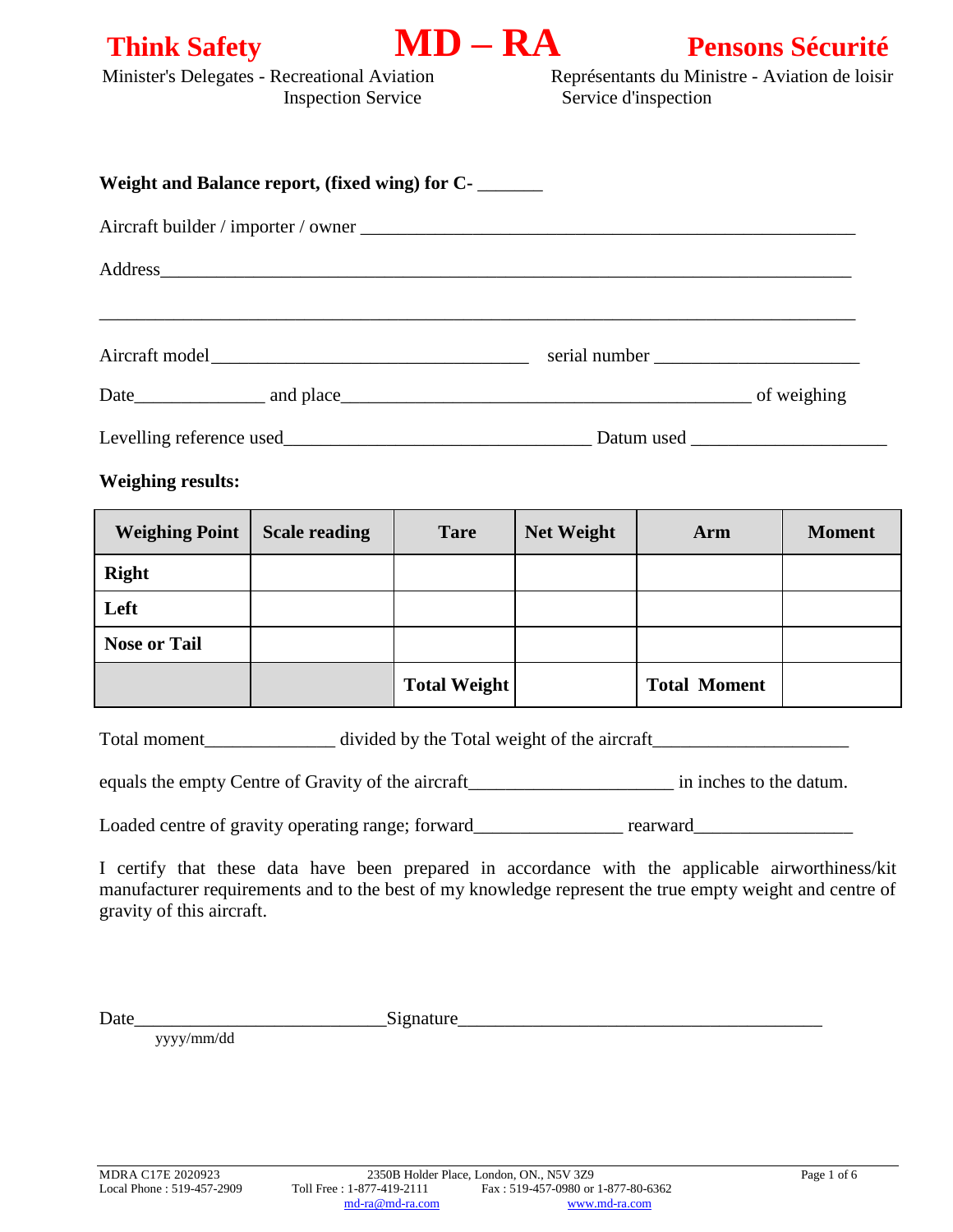# **Weight and Balance report for C-** \_\_\_\_\_\_\_

### **1. Loading condition that results in most forward centre of gravity**

| <b>Item</b>          | Weight, pounds | Arm, inches         | <b>Moment</b> |
|----------------------|----------------|---------------------|---------------|
| Aircraft empty       |                |                     |               |
| Pilot                |                |                     |               |
| Passenger, front     |                |                     |               |
| Passenger Rear       |                |                     |               |
| Passenger, Rear      |                |                     |               |
| Fuel, location #1    |                |                     |               |
| Fuel, location #2    |                |                     |               |
| Baggage, location #1 |                |                     |               |
| Baggage, location #2 |                |                     |               |
| <b>Total weight</b>  |                | <b>Total moment</b> |               |

Total moment\_\_\_\_\_\_\_\_\_\_ divided by Total weight\_\_\_\_\_\_\_\_\_\_\_\_\_=  $C.G.$ 

# **2. Loading condition that results in most rearward centre of gravity**

| <b>Item</b>          | Weight, pounds | Arm, inches         | <b>Moment</b> |
|----------------------|----------------|---------------------|---------------|
| Aircraft empty       |                |                     |               |
| Pilot                |                |                     |               |
| Passenger, front     |                |                     |               |
| Passenger Rear       |                |                     |               |
| Passenger, Rear      |                |                     |               |
| Fuel, location #1    |                |                     |               |
| Fuel, location #2    |                |                     |               |
| Baggage, location #1 |                |                     |               |
| Baggage, location #2 |                |                     |               |
| <b>Total weight</b>  |                | <b>Total moment</b> |               |

Total moment\_\_\_\_\_\_\_\_\_\_ divided by Total weight\_\_\_\_\_\_\_\_\_\_\_\_\_=  $C.G.$ 

Date\_\_\_\_\_\_\_\_\_\_\_\_\_\_\_\_\_\_\_\_\_\_\_\_\_\_\_Signature\_\_\_\_\_\_\_\_\_\_\_\_\_\_\_\_\_\_\_\_\_\_\_\_\_\_\_\_\_\_\_\_\_\_\_\_\_\_\_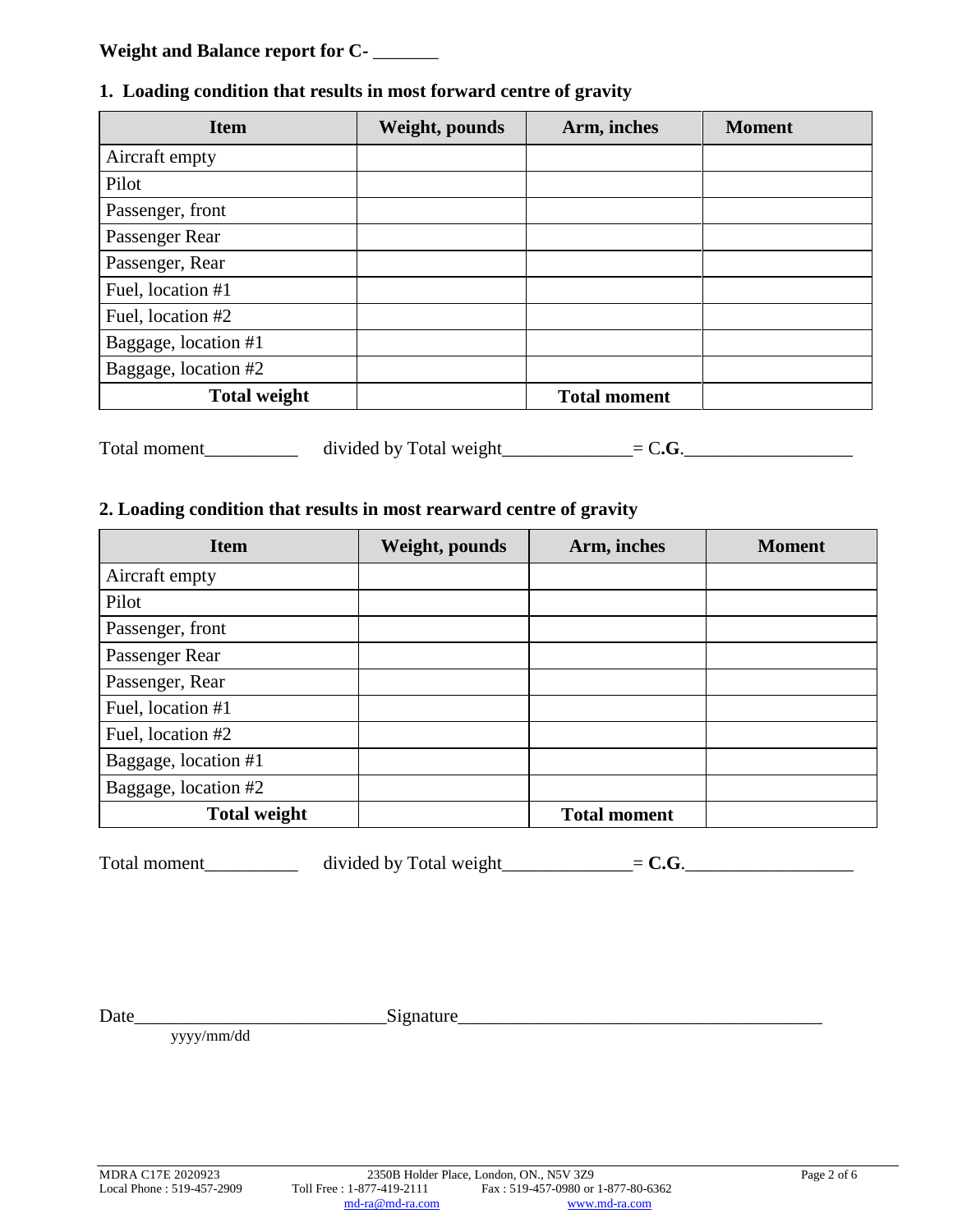# **Weight and Balance report for C-** \_\_\_\_\_\_\_

# **3. Loading condition that results in the gross weight**

| <b>Item</b>           | <b>Weight, Pounds</b> | Arm, Inches         | <b>Moment</b> |
|-----------------------|-----------------------|---------------------|---------------|
| <b>Aircraft Empty</b> |                       |                     |               |
| Pilot                 |                       |                     |               |
| Passenger, front      |                       |                     |               |
| Passenger Rear        |                       |                     |               |
| Passenger, Rear       |                       |                     |               |
| Fuel, location #1     |                       |                     |               |
| Fuel, location #2     |                       |                     |               |
| Baggage, location #1  |                       |                     |               |
| Baggage, location #2  |                       |                     |               |
| <b>Total weight</b>   |                       | <b>Total moment</b> |               |

Total moment\_\_\_\_\_\_\_\_\_\_ divided by Total weight\_\_\_\_\_\_\_\_\_\_\_\_\_=  $C.G.$ 

Date\_\_\_\_\_\_\_\_\_\_\_\_\_\_\_\_\_\_\_\_\_\_\_\_\_\_\_Signature\_\_\_\_\_\_\_\_\_\_\_\_\_\_\_\_\_\_\_\_\_\_\_\_\_\_\_\_\_\_\_\_\_\_\_\_\_\_\_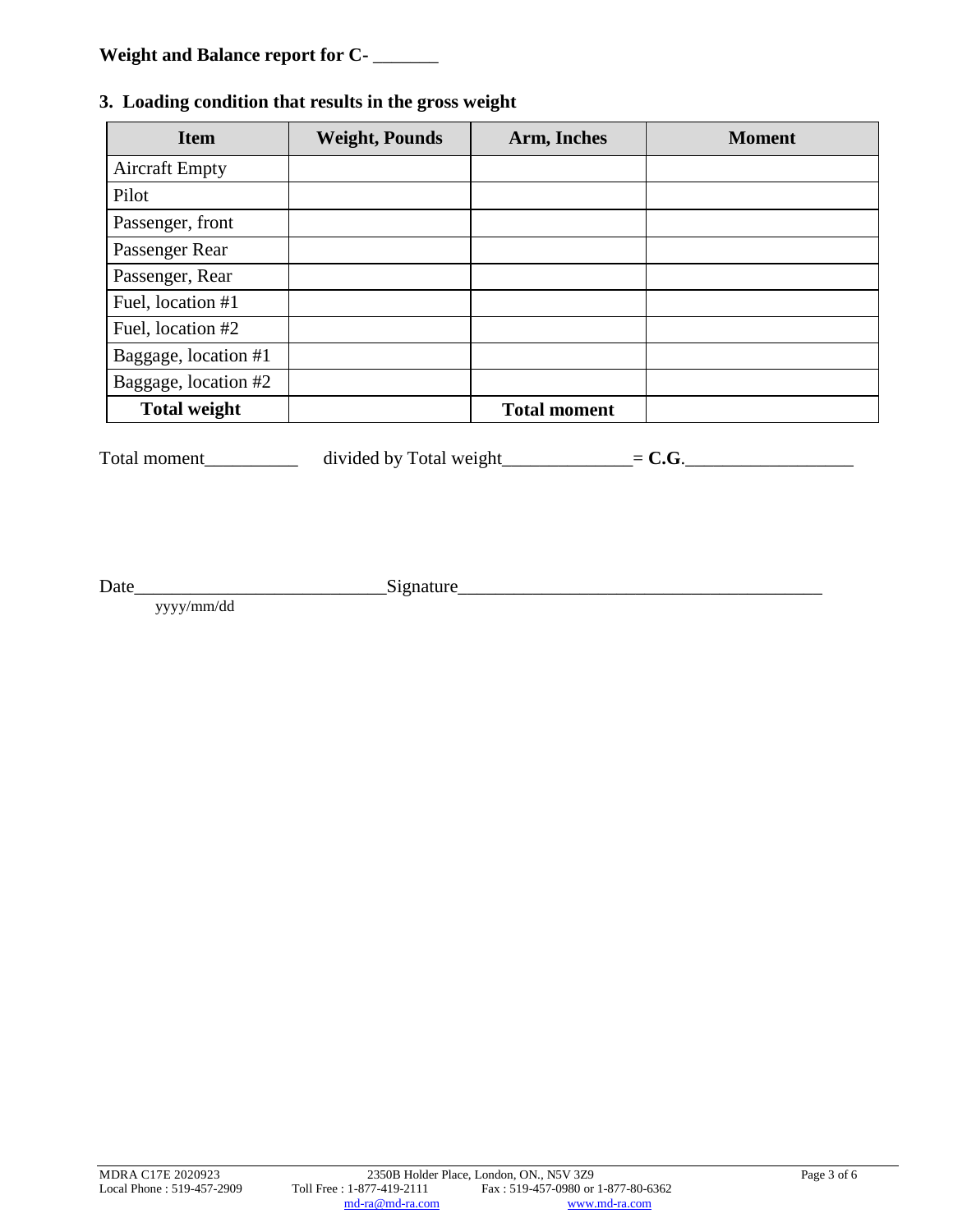**Weight and Balance report for C-** \_\_\_\_\_\_\_

#### **Weight and Balance Reports, (Std 571 App C - Aircraft Weight and Balance Control)**

The empty weight of an aircraft stated in a weight and balance report shall include all items required by the basis of the aircraft type certification, and all additional items of installed equipment.

#### **Equipment List**

Any item not forming part of the type design shall be entered in an equipment list with its associated weight and moment. This list constitutes a part of the weight and balance report.

| Item | Weight | Arm | $=$ Moment |
|------|--------|-----|------------|
|      |        |     |            |
|      |        |     |            |
|      |        |     |            |
|      |        |     |            |
|      |        |     |            |
|      |        |     |            |
|      |        |     |            |
|      |        |     |            |
|      |        |     |            |
|      |        |     |            |
|      |        |     |            |
|      |        |     |            |
|      |        |     |            |
|      |        |     |            |
|      |        |     |            |
|      |        |     |            |
|      |        |     |            |
|      |        |     |            |
|      |        |     |            |
|      |        |     |            |
|      |        |     |            |
|      |        |     |            |
|      |        |     |            |
|      |        |     |            |
|      |        |     |            |
|      |        |     |            |
|      |        |     |            |
|      |        |     |            |
|      |        |     |            |
|      |        |     |            |
|      |        |     |            |

Date\_\_\_\_\_\_\_\_\_\_\_\_\_\_\_\_\_\_\_\_\_\_\_\_\_\_\_Signature\_\_\_\_\_\_\_\_\_\_\_\_\_\_\_\_\_\_\_\_\_\_\_\_\_\_\_\_\_\_\_\_\_\_\_\_\_\_\_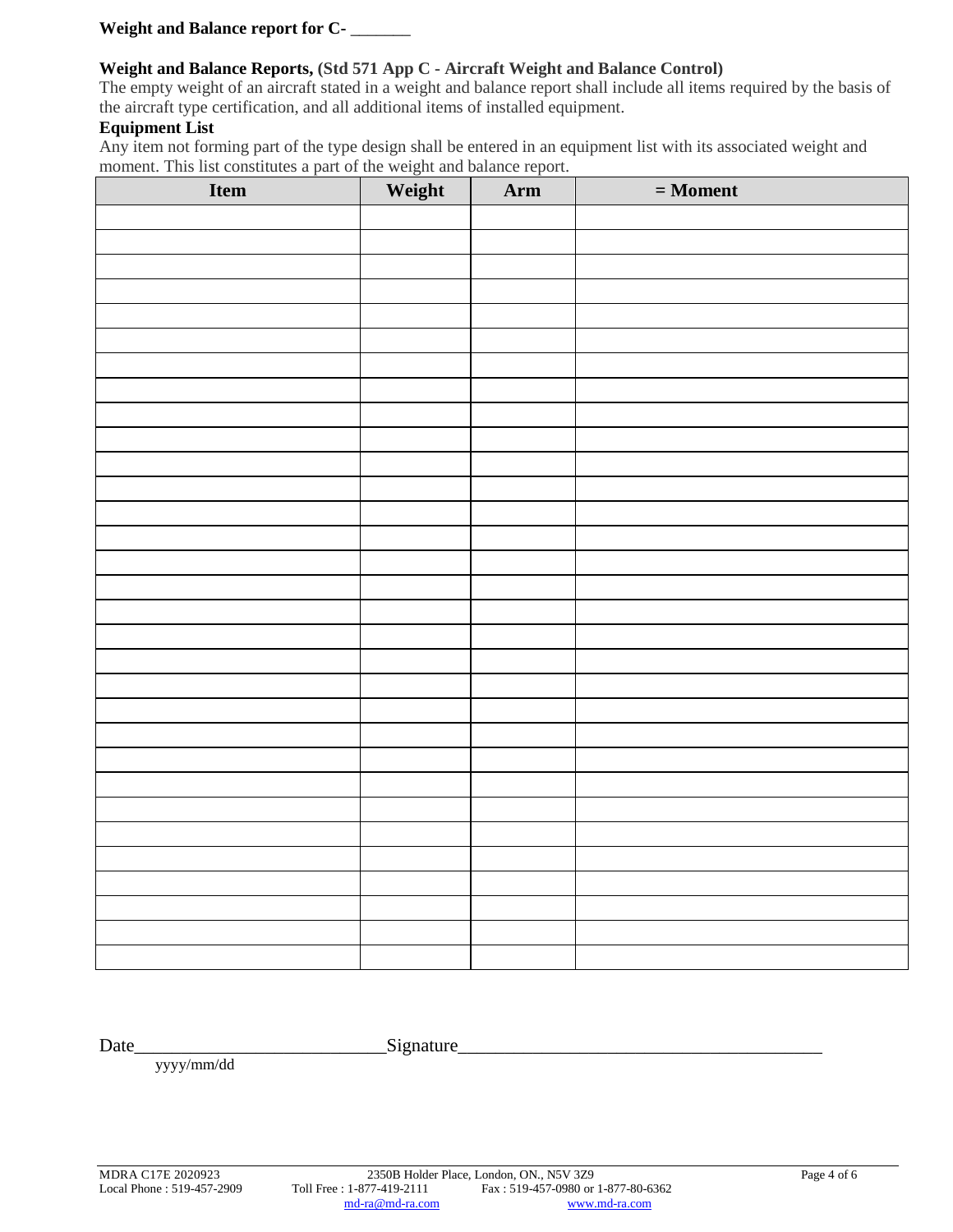## **Instructions to fill out the Weight and Balance form:**

## **Preparing the aircraft;**

- 1. Drain the fuel, (leave the residual fuel in), fill the engine oil tank.
- *Minimum fuel = 1/12\* (engine declared horsepower) / 2 = lbs Example: 1/12\*160hp/2 = 6.6lbs*
- 2. Check that all required equipment are in its correct location; ELT, first aid kit etc.
- 3. Remove any unnecessary articles the aircraft should be clean and dry.

# **523.29** *Empty Weight and Corresponding Centre of Gravity*

The empty weight and corresponding centre of gravity must be determined by weighing the aeroplane with:

Fixed ballast, installed;

Unusable fuel determined under [523.959;](https://www.tc.gc.ca/eng/civilaviation/regserv/cars/part5-standards-523-sub-e-274.htm#523_959) and

Full operating fluids, including:

Oil;

Hydraulic fluid; and

Other fluids required for normal operation of aeroplane systems, except potable water, lavatory precharge water, and water intended for injection in the engines.

The condition of the aeroplane at the time of determining empty weight must be one that is well defined and can be easily repeated.

# **Weighing the aircraft;**

- 1. The aircraft should be in a building, out of the wind.
- 2. Place the aircraft on the scales, it should be leveled side to side and lengthwise using the designer's reference points. Record the scale readings.
- 3. Drop a plumb bob from the datum, mark the floor. Record the distance from the datum to the main wheels and the distance from the datum to the nose or tail wheel.
- 4. Record the distance from the datum to; the engine oil tank, each seat, baggage area, fuel tanks and ballast location.
- 5. Remove the aircraft from the scales, weigh and record each tare (wheel blocks, 2x4 to lift the tail, anything that was weighed with the aircraft that is not part of the aircraft).

# **Filling out the form:**

# **Page 1**

- 1. Leveling reference used, enter the longitudinal structural reference used.
- 2. Enter the three scale readings, enter and subtract the tare from each scale reading resulting in three calculated net weights.
- 3. Enter the arms (distance in inches from datum to wheels). Multiply the net weight by the arm to calculate the moment, enter it on the form.
- 4. Add all three net weights to get the total weight, enter it on the form.
- 5. Add all three moments to get the total moment, enter it on the form.
- 6. The total moment divided by the total empty weight equals the empty center of gravity in inches from the datum, enter it on the form.

# **Pilot/Passenger weight**

Pilot seat, 190 pounds, Seats other than pilot seats may be placarded for a lesser weight